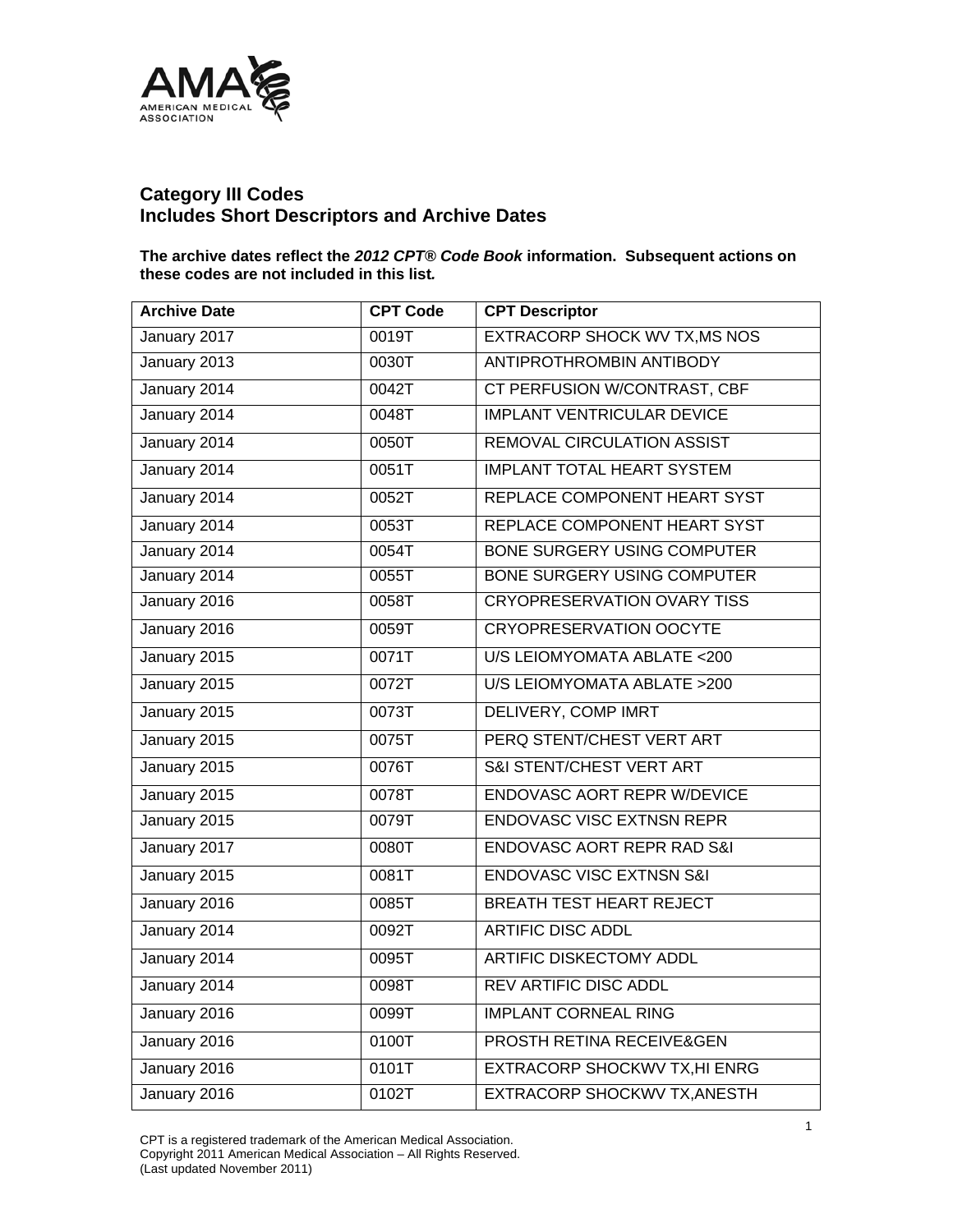

| <b>Archive Date</b> | <b>CPT Code</b> | <b>CPT Descriptor</b>               |
|---------------------|-----------------|-------------------------------------|
| January 2016        | 0103T           | <b>HOLOTRANSCOBALAMIN</b>           |
| January 2016        | 0106T           | TOUCH QUANT SENSORY TEST            |
| January 2016        | 0107T           | <b>VIBRATE QUANT SENSORY TEST</b>   |
| January 2016        | 0108T           | COOL QUANT SENSORY TEST             |
| January 2016        | 0109T           | HEAT QUANT SENSORY TEST             |
| January 2016        | 0110T           | NOS QUANT SENSORY TEST              |
| January 2016        | 0111T           | RBC MEMBRANES FATTY ACIDS           |
| January 2016        | 0123T           | <b>SCLERAL FISTULIZATION</b>        |
| January 2014        | 0124T           | CONJUNCTIVAL DRUG PLACEMENT         |
| January 2016        | 0126T           | CHD RISK IMT STUDY                  |
| January 2012        | 0159T           | <b>CAD BREAST MRI</b>               |
| January 2014        | 0163T           | LUMB ARTIF DISKECTOMY ADDL          |
| January 2014        | 0164T           | REMOVE LUMB ARTIF DISC ADDL         |
| January 2014        | 0165T           | REVISE LUMB ARTIF DISC ADDL         |
| January 2017        | 0169T           | PLACE STEREO CATH BRAIN             |
| January 2013        | 0171T           | LUMBAR SPINE PROCES DISTRACT        |
| January 2013        | 0172T           | LUMBAR SPINE PROCESS ADDL           |
| January 2013        | 0173T           | <b>IOP MONIT IO PRESSURE</b>        |
| January 2013        | 0174T           | <b>CAD CXR WITH INTERP</b>          |
| January 2013        | 0175T           | <b>CAD CXR REMOTE</b>               |
| January 2013        | 0178T           | 64 LEAD ECG W I&R                   |
| January 2013        | 0179T           | <b>64 LEAD ECG W TRACING</b>        |
| January 2013        | 0180T           | 64 LEAD ECG W I&R ONLY              |
| January 2013        | 0181T           | <b>CORNEAL HYSTERESIS</b>           |
| January 2013        | 0182T           | HDR ELECT BRACHYTHERAPY             |
| January 2017        | 0183T           | WOUND ULTRASOUND                    |
| January 2014        | 0184T           | EXC RECTAL TUMOR ENDOSCOPIC         |
| January 2014        | 0185T           | COMPTR PROBABILITY ANALYSIS         |
| January 2014        | 0186T           | SUPRACHOROIDAL DRUG DELIVERY        |
| January 2014        | 0188T           | VIDEOCONF CRIT CARE 74 MIN          |
| January 2014        | 0189T           | <b>VIDEOCONF CRIT CARE ADDL 30</b>  |
| January 2014        | 0190T           | PLACE INTRAOC RADIATION SRC         |
| January 2014        | 0191T           | <b>INSERT ANT SEGMENT DRAIN INT</b> |

CPT is a registered trademark of the American Medical Association. Copyright 2011 American Medical Association – All Rights Reserved. (Last updated November 2011)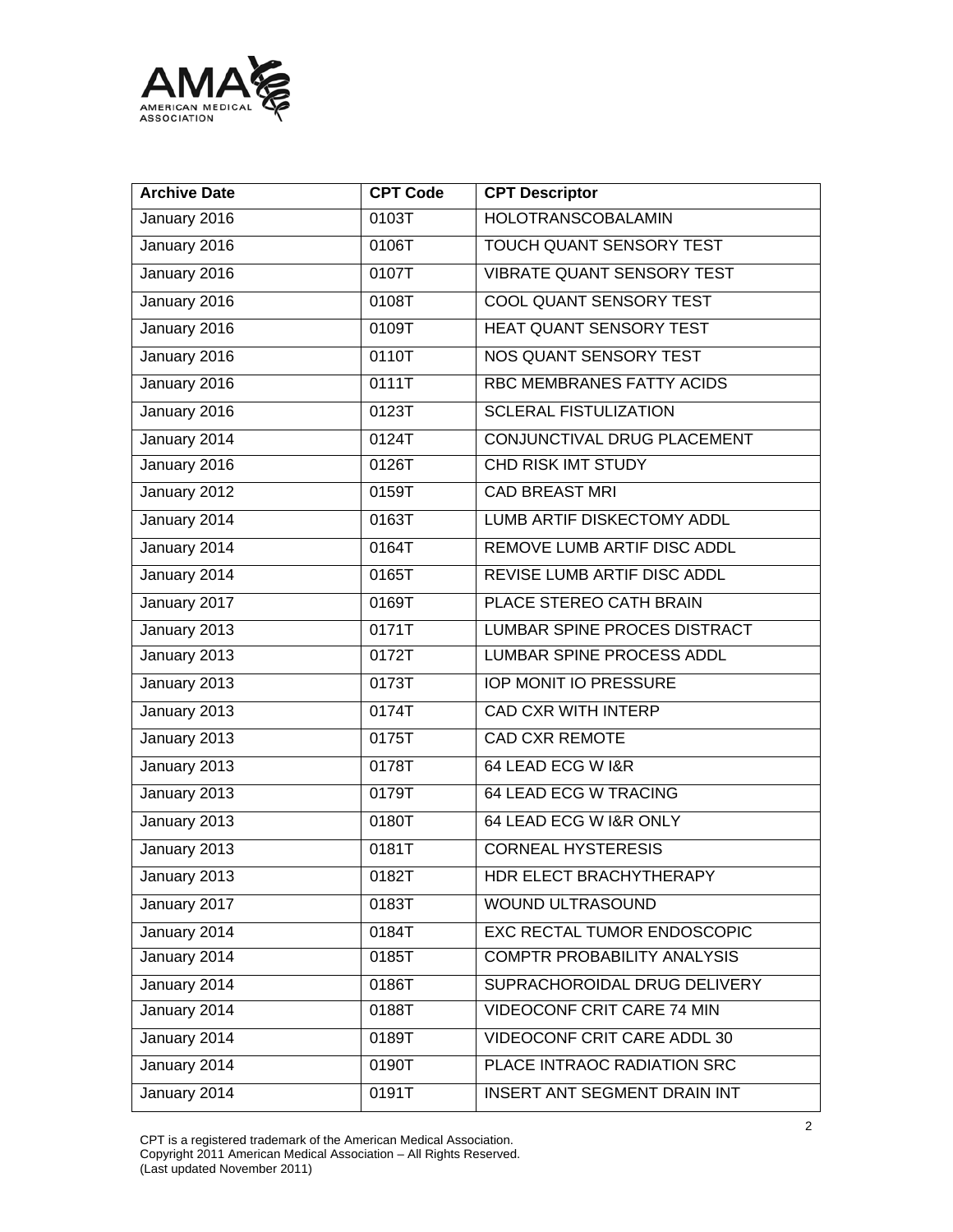

| <b>Archive Date</b> | <b>CPT Code</b> | <b>CPT Descriptor</b>                  |
|---------------------|-----------------|----------------------------------------|
| January 2014        | 0192T           | <b>INSERT ANT SEGMENT DRAIN EXT</b>    |
| January 2014        | 0195T           | ARTHROD PRESAC INTERBODY               |
| January 2014        | 0196T           | ARTHROD PRESAC INTERBODY EAC           |
| January 2015        | 0197T           | <b>INTRAFRACTION TRACK MOTION</b>      |
| January 2015        | 0198T           | OCULAR BLOOD FLOW MEASURE              |
| January 2015        | 0199T           | PHYSIOLOGIC TREMOR RECORD              |
| January 2015        | 0200T           | PERQ SACRAL AUGMT UNILAT INJ           |
| January 2015        | 0201T           | PERQ SACRAL AUGMT BILAT INJ            |
| January 2015        | 0202T           | POST VERT ARTHRPLST 1 LUMBAR           |
| January 2015        | 0205T           | <b>INIRS EACH VESSEL, ADD-ON</b>       |
| January 2015        | 0206T           | REMOTE ANALYSIS, ECG                   |
| January 2015        | 0207T           | <b>CLEAR EYELID GLAND W/HEAT</b>       |
| January 2016        | 0208T           | <b>AUDIOMETRY AIR ONLY</b>             |
| January 2016        | 0209T           | <b>AUDIOMETRY AIR &amp; BONE</b>       |
| January 2016        | 0210T           | SPEECH AUDIOMETRY THRESHOLD            |
| January 2016        | 0211T           | SPEECH AUDIOM THRESH & RECOG           |
| January 2016        | 0212T           | <b>COMPRE AUDIOMETRY EVALUATION</b>    |
| January 2016        | 0213T           | NJX PARAVERT W/US CER/THOR             |
| January 2016        | 0214T           | NJX PARAVERT W/US CER/THOR             |
| January 2016        | 0215T           | NJX PARAVERT W/US CER/THOR             |
| January 2016        | 0216T           | NJX PARAVERT W/US LUMB/SAC             |
| January 2016        | 0217T           | NJX PARAVERT W/US LUMB/SAC             |
| January 2016        | 0218T           | NJX PARAVERT W/US LUMB/SAC             |
| January 2016        | 0219T           | PLMT POST FACET IMPLT CERV             |
| January 2016        | 0220T           | PLMT POST FACET IMPLT THOR             |
| January 2016        | 0221T           | PLMT POST FACET IMPLT LUMB             |
| January 2016        | 0222T           | PLMT POST FACET IMPLT ADDL             |
| January 2016        | 0223T           | <b>ACOUSTIC ECG W/I&amp;R</b>          |
| January 2016        | 0224T           | <b>ACOUSTIC ECG 1+ ANALYSIS</b>        |
| January 2016        | 0225T           | <b>ACOUSTIC ECG ANALY &amp; REPROG</b> |
| January 2016        | 0226T           | ANOSCOPY HRA W/SPEC COLLECT            |
| January 2016        | 0227T           | ANOSCOPY HRA W/BIOPSY                  |
| January 2016        | 0228T           | NJX TFRML EPRL W/US CER/THOR           |
| January 2016        | 0229T           | NJX TFRML EPRL W/US CER/THOR           |
| January 2016        | 0230T           | NJX TFRML EPRL W/US LUMB/SAC           |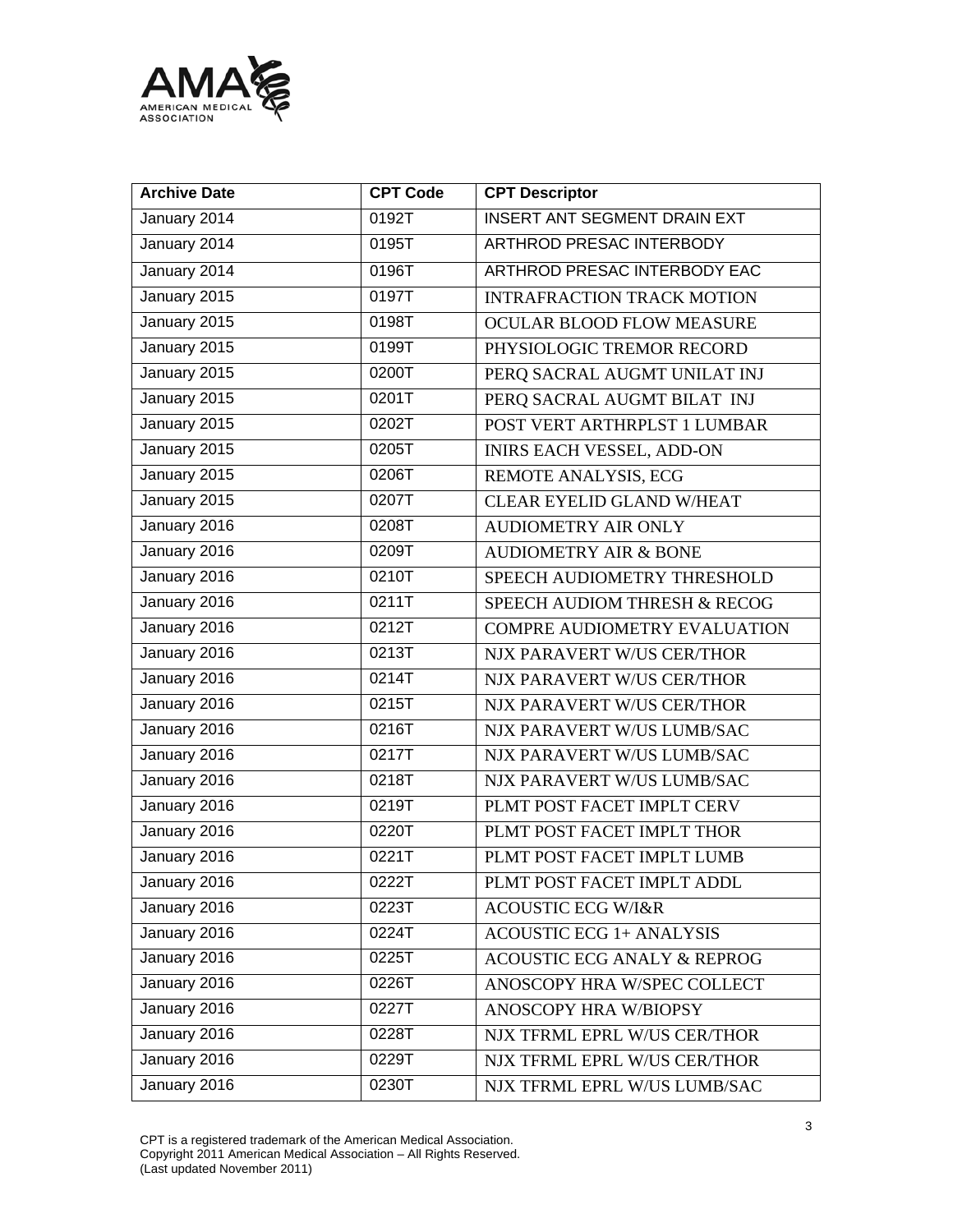

| <b>Archive Date</b> | <b>CPT Code</b>    | <b>CPT Descriptor</b>                   |
|---------------------|--------------------|-----------------------------------------|
| January 2016        | 0231T              | NJX TFRML EPRL W/US LUMB/SAC            |
| January 2016        | 0232T              | NJX PLATELET PLASMA                     |
| January 2016        | 0233T              | SKIN GLYCATION SPECTROSCOPY             |
| January 2016        | 0234T              | TRLUML PERIP ATHRC RENAL ART            |
| January 2016        | 0235T              | TRLUML PERIP ATHRC VISCERAL             |
| January 2016        | 0236T              | TRLUML PERIP ATHRC ABD AORTA            |
| January 2016        | 0237T              | TRLUML PERIP ATHRC BRCHIOCPH            |
| January 2016        | 0238T              | TRLUML PERIP ATHRC ILIAC ART            |
| January 2016        | 0239T              | <b>BIOIMPEDANCE SPECTROSCOPY</b>        |
| January 2016        | 0240T              | ESOPH MOTILITY 3D TOPOGRAPHY            |
| January 2016        | 0241T              | ESOPH MOTILITY W/STIM/PERF              |
| January 2016        | 0242T              | <b>GI TRACT TRANSIT &amp; PRES MEAS</b> |
| January 2016        | 0243T              | INTM MSR BRONCHODIL WHEEZE              |
| January 2016        | 0244T              | CONT MSR BRONCHODIL WHEEZE              |
| January 2016        | 0245T              | OPEN TX RIB FX 1-2 RIBS                 |
| January 2016        | 0246T              | OPN TX RIB FX 3-4 RIBS                  |
| January 2016        | 0247T              | OPN TX RIB FX 5-6 RIBS                  |
| January 2016        | 0248T              | OPEN TX RIB FX 7/> RIBS                 |
| January 2016        | 0249T              | LIGATION HEMORRHOID W/US                |
| January 2016        | 0250T              | <b>INSERT BRONCHIAL VALVE</b>           |
| January 2016        | 0251T              | REMOV BRONCHIAL VALVE                   |
| January 2016        | 0252T              | REMOV BRONCH VALVE ADDL                 |
| January 2016        | 0253T              | NSERT AQUEOUS DRAIN DEVICE              |
| January 2016        | 0254T              | <b>EVASC RPR ILIAC ART BIFUR</b>        |
| January 2016        | 0255T              | EVASC RPR ILIAC ART BIFR S&I            |
| January 2016        | 0256T              | <b>EVASC AORTIC HRT VALVE</b>           |
| January 2016        | 0257T              | OPN TTHRC AORTIC HRT VALVE              |
| January 2016        | 0258T              | AORTIC HRT VALV W/O CARD BYP            |
| January 2016        | 0259T              | AORTIC HRT VALVE W/CARD BYP             |
| January 2017        | 0260T              | HYPTHRM BDY NEONATE 28D/<               |
| January 2017        | 0261T              | HYPTHRM HEAD NEONATE 28D/<              |
| January 2017        | 0262T              | IMPLTJ PULM VLV EVASC APPR              |
| January 2017        | 0263T              | IM B1 MRW CEL THER CMPL                 |
| January 2017        | 0264T              | IM B1 MRW CEL THER XCL HRVST            |
| January 2017        | $0265\overline{T}$ | IM B1 MRW CEL THER HRVST ONL            |